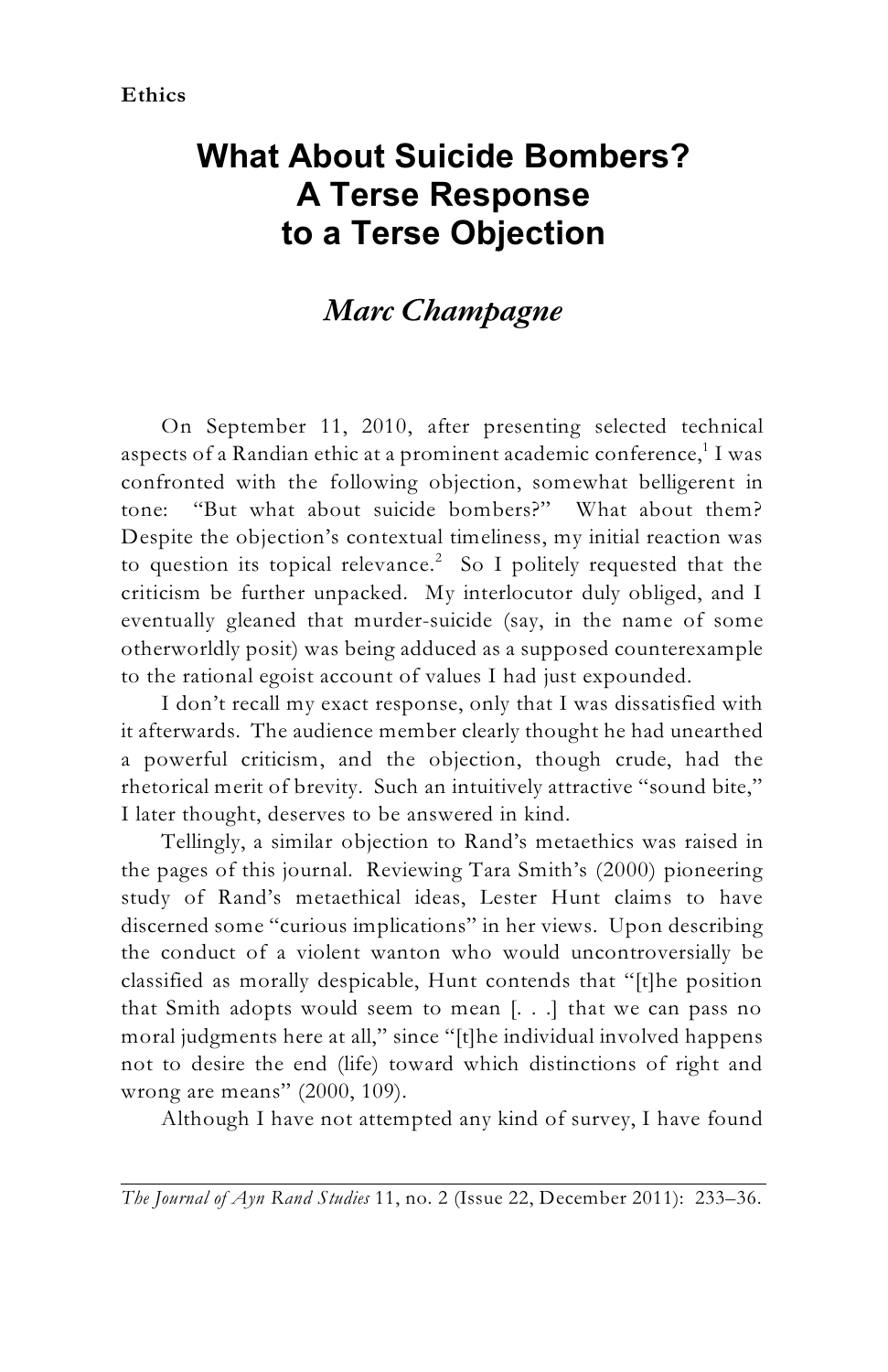similar instances of this criticism. Reviewing Tibor Machan's (1989) Rand-inspired defense of individualism, Paul Gaffney (1992, 79) writes: "One can say, hopefully, that suicide is not, for most, an urgent moral dilemma [. . .]. But if it is theoretically possible to opt out of the endeavor [of life] through a morally insignificant choice, it would seem to raise real questions about the status of one's choices within the endeavor."

The remarks by Hunt and Gaffney encapsulate well my objector's initial worry: if a suicide bomber thinks there is some suprapersonal/ supernatural "good" that calls for his violent demise, how can someone committed to life as the standard of all value-judgments wedge a normative assessment in his ensuing action(s)? In other words, if, from a Randian perspective, "[m]oral 'imperatives' are [. . .] all of them hypothetical" such that "[m]orality rests on a fundamental, pre-moral choice" (Gotthelf 2000, 84), what can one possibly say about the criminal actions of those (hopefully, few) who do not "choose" to uphold the life-affirming antecedent of the pivotal if-then conditional whence all valuations flow? As Gaffney (1992, 79) put it: "[I]f I don't have to go to New York City in the first place, why am I blameworthy if I take the long way, or if I stop short and stay put?"

When presented with the idea that morality stems from life and that living is essentially a matter of individual choice, these objectors latch onto the voluntarism at hand, exploit the possibility that one might not choose to live, and then raise questions about the universalizability of moral claims. I believe their concern is misplaced, and betokens a profound misunderstanding of what Randian ethics are all about. Defenders of the starting position, however, typically respond by 1) further articulating the notion of choice and/or 2) introducing supplementary arguments to show how one can achieve universalizability after all (say, via an appeal to essential human nature). Alas, these responses on Rand's behalf only compound the confusion, since they grant the objection's basic rectitude. Accordingly, I want to gesture at a different approach.

In order to uproot the error involved, it may be useful to ask: who is this nondescript "individual" at the center of Rand's individualist philosophy? The often overlooked answer to this query is as simple as it is revolutionary: *me*. Stated otherwise: Rand addressed her entire philosophy to Marc Champagne (if that statement appears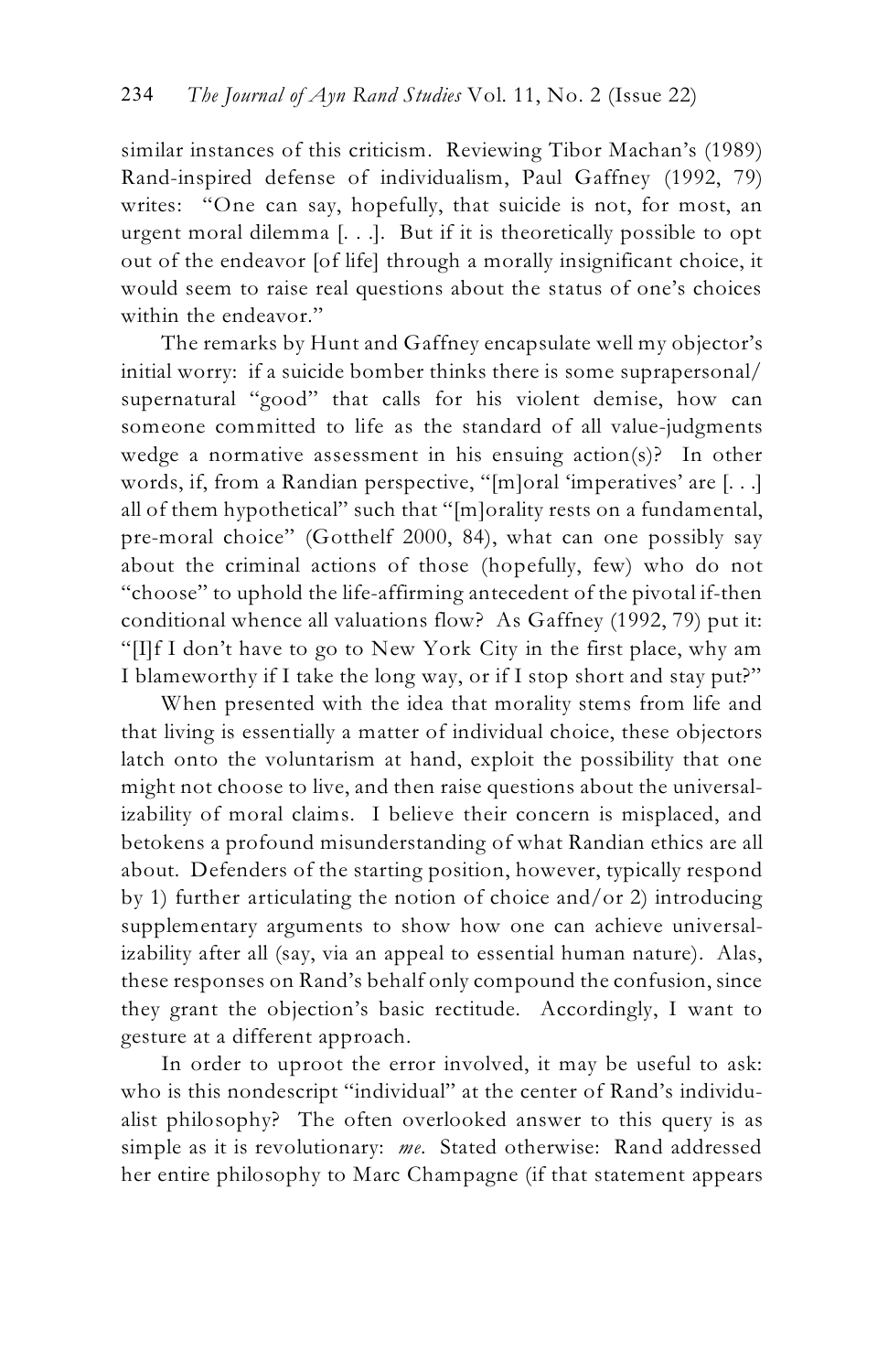provocative or conceited, then, as Rand was fond of saying, check your premises).

The pronoun "I" is an index—a sign-vehicle that points to its object according to contiguous circumstance. Hence, it always points to me.<sup>3</sup> But an unfortunate prejudice (fostered by scholarly practice) enjoins us to supplant this benign semiotic device with something more contentful. On this gloss, Rand's individualist ideas apply to Bob, Sally, Patrick, Abdallah, etc. This slide, however, fatally corrupts Rand's distinctive advocacy of egoism.<sup>4</sup> For once the transition to an external vantage has been effected, it is only normal that one will find the behavior of suicidal "holdouts" puzzling. After all, aren't they individuals too? If so, then their refusal to cherish their own life would seem to bar one from evaluating their actions.

This is the mistaken inferential pattern I ran into. The reasoning, in essence, is that if the suicide bomber's own embodied existence here on earth does not matter to him, no evaluation can be made of his other choices, and he thereby becomes morally impregnable. This confused line of reasoning, however, completely fails to notice that *there is no I "over there,"* and that the only "self" that is relevant in this or any other situation is *my own*. Solipsism does not follow—other minds genuinely exist; but we have a whole range of pronouns for those.

The actions of a suicidal maniac who wants to take others down with him in a bloodbath are therefore not at all "neutral" or "amoral." Much the opposite, since I (Marc Champagne) passionately want to live/flourish, those actions are as bad as bad objectively gets.<sup>5</sup> So if one truly comprehends Rand's ethical philosophy, it becomes clear that the most appropriate response to a terse objection like "What about suicide bombers?" is a confident and equally terse assertion "But, *I* don't want to get blown up."

## **Notes**

1. The paper, "Organisms, values, and umwelten: Locating normativity in the natural order," was delivered at *Nature and Human Nature*, annual conference of the British Psychological Society (Consciousness and Experiential Psychology section), St. Anne's College, Oxford (11 September 2010). The full text appears in Champagne (2011).

2. I confess that I am always suspicious (and somewhat irritated) whenever one appeals to "exceptional" or "hard" cases in order to undermine a general claim about a normal state of affairs (for a similar view, see Rand 1964, 49–56). Coupled with a